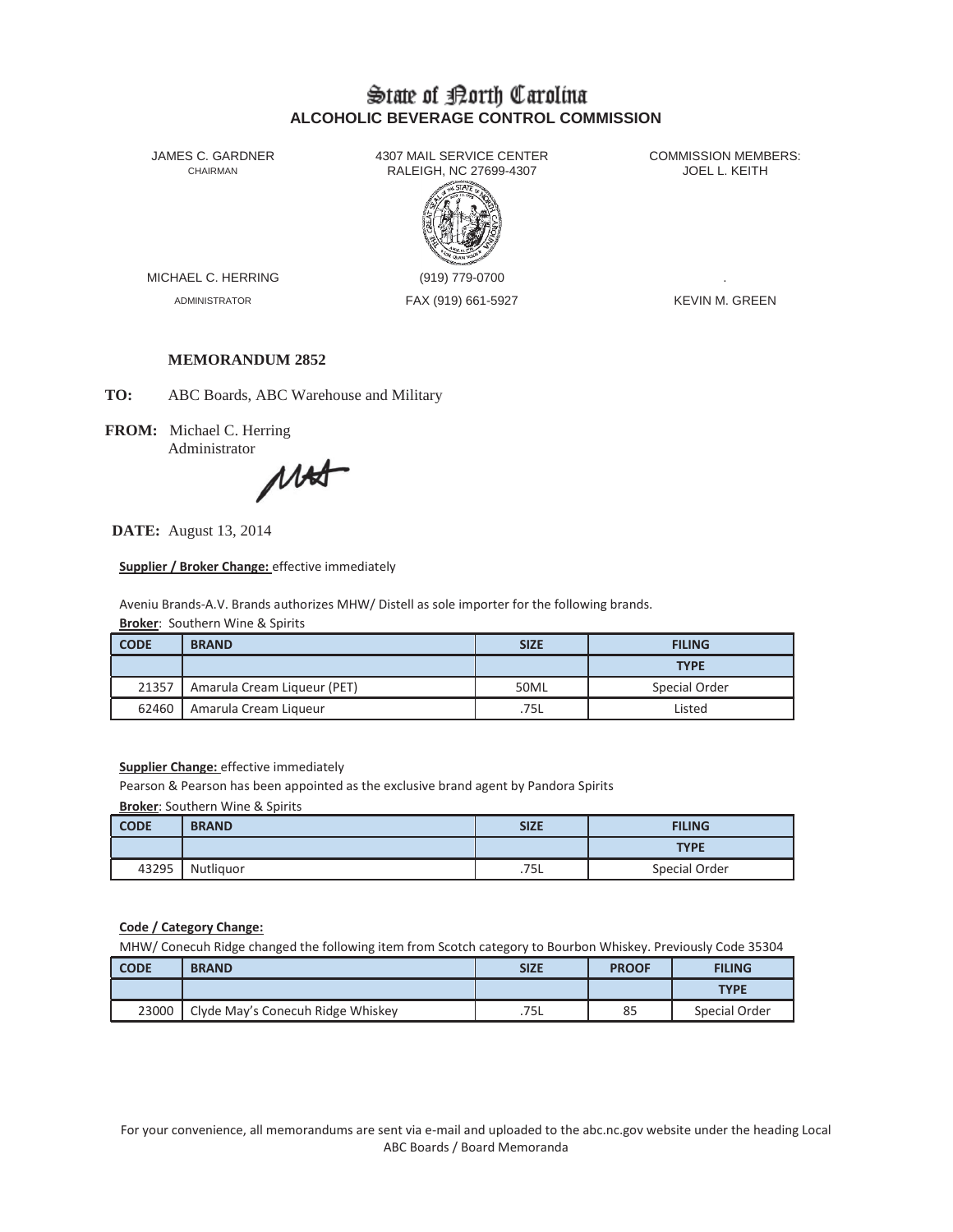#### **Broker appointment**:

Southern Wine & Spirits will represent Barrister & Brewer brands effective immediately

| <b>CODE</b> | <b>BRAND</b>                  | <b>SIZE</b> | <b>PROOF</b> | <b>FILING</b> |
|-------------|-------------------------------|-------------|--------------|---------------|
|             |                               |             |              | <b>TYPE</b>   |
| 21494       | Mystic Bourbon Liqueur - 12Pk | 50ML        | 60           | Listed        |
| 66279       | <b>Mystic Bourbon Liqueur</b> | .75L        | 60           | Listed        |

### **UPC Changes:**

As inventory is depleted from the warehouse

| <b>CODE</b> | <b>BRAND</b>                  | <b>SIZE</b> | <b>NEW</b>   | <b>FILING</b> |
|-------------|-------------------------------|-------------|--------------|---------------|
|             |                               |             | <b>UPC</b>   | <b>TYPE</b>   |
| 51499       | Jose Cuervo Auth. Mango Marg. | 1.75L       | 811538011013 | Listed        |
| 51496       | Jose Cuervo Auth. Lime Marg.  | .75L        | 811538011075 | Listed        |

| <b>CODE</b> | <b>BRAND</b>          | <b>SIZE</b> | <b>NEW</b>   | <b>FILING</b> |
|-------------|-----------------------|-------------|--------------|---------------|
|             |                       |             | UPC          | <b>TYPE</b>   |
| 38771       | Lord Calvert Canadian | .75L        | 088352129594 | Listed        |

| <b>CODE</b> | <b>BRAND</b>          | <b>SIZE</b> | <b>NEW</b>   | <b>FILING</b> |
|-------------|-----------------------|-------------|--------------|---------------|
|             |                       |             | <b>UPC</b>   | <b>TYPE</b>   |
| 22983       | Aristocrat Bourbon 80 | 1.75L       | 096749081110 | Listed        |
| 22984       | Aristocrat Bourbon 80 | 75L         | 096749081134 | Listed        |

### **No longer in a dispenser pack**

| <b>CODE</b> | <b>BRAND</b>                    | <b>SIZE</b> | <b>PACK</b>      | <b>FILING</b> |
|-------------|---------------------------------|-------------|------------------|---------------|
|             |                                 |             |                  | <b>TYPE</b>   |
| 21323       | Burnett's Ruby Red Grapefruit   | 50ML        | $120$ bpc/10 bps | Listed        |
| 21228       | <b>Burnett's Tropical Fruit</b> | 50ML        | $120$ bpc/10 bps | Listed        |

### **Bottle Per Case Change:**

As inventory is depleted from the warehouse

Previously 48 bottles per case

| <b>CODE</b> | <b>BRAND</b>      | <b>BPC</b> | <b>CCLB</b> | <b>FILING</b> |
|-------------|-------------------|------------|-------------|---------------|
|             |                   |            |             | <b>TYPE</b>   |
| 21999       | Crown Royal 200ML | 44         | \$215.18    | Listed        |

#### Previously 12 bottles per case

| <b>CODE</b> | <b>BRAND</b>               | <b>BPC</b> | <b>CCLB</b> | <b>FILING</b> |
|-------------|----------------------------|------------|-------------|---------------|
|             |                            |            |             | <b>TYPE</b>   |
| 46544       | Finlandia Raspberry Fusion |            | \$23.61     | Special Order |